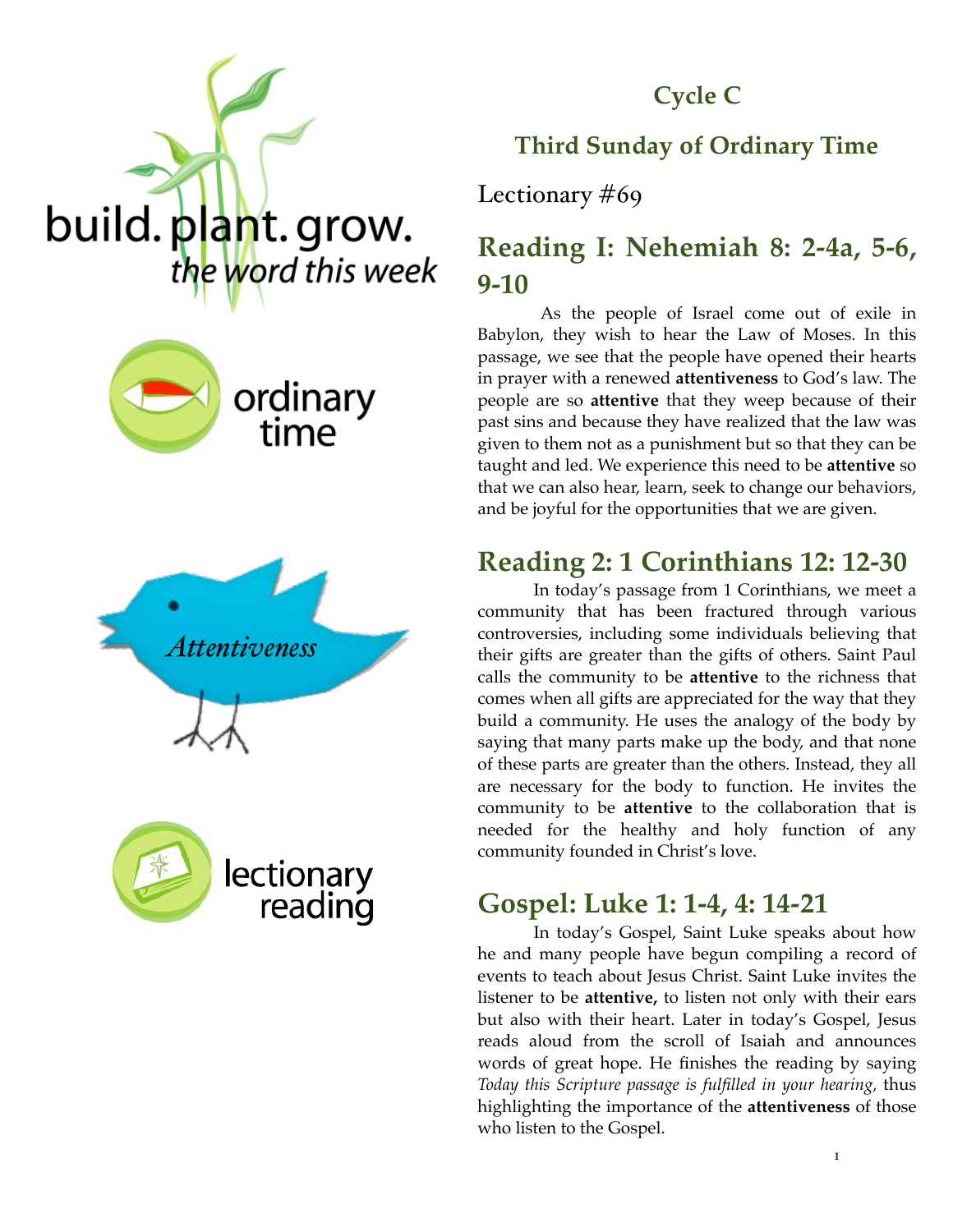

children's story



*The Attentive Lion*  Written by Efrat Haddi Illustrated by Abira Das Publication: CreateSpace Independent Publishing Platform (Nov. 1, 2014) ISBN-10: 1503052370 ISBN-13: 978-1503052376



character education activity

Just remaining quietly in the presence of God, listening to God, being attentive to God, requires a lot of courage and know-how. -Thomas Merton

## **The Attentive Lion**

*The Attentive Lion* tells the story of a young lion named Leo who lives in Africa with his family and friends. Rose and Crown are two of his good friends who he loves to play with. However, Leo has a difficult time paying attention to his friends when they tell him things, such as how to get to the magical flowers at the top of the mountain. Throughout the story, Rose and Crown help Leo listen and be **attentive** to important instructions.

# **The Rain Game**

Step One: Explain how important it is to listen to instructions so that tasks can be accomplished. If possible, have the students sit in a circle. Have all the students rub their hands together for ten-seconds. Then, have the students snap their fingers for ten-seconds. In ten-second intervals, have the students clap softly, clap loudly, pat their chests, pat their legs, stomp their feet and clap their hands at the same time. Finally, invite the students to make crashing and whooshing noises with their mouths while they stomp their feet and clap their hands.

Step Two: Now, have the students stop making the noises with their mouths, then have them stop stomping, then have them stop clapping. Move backwards through the noises until the students are just rubbing their hands together again. At the end of the activity, explain to the students how they were able to create a rain storm by being **attentive** to the directions.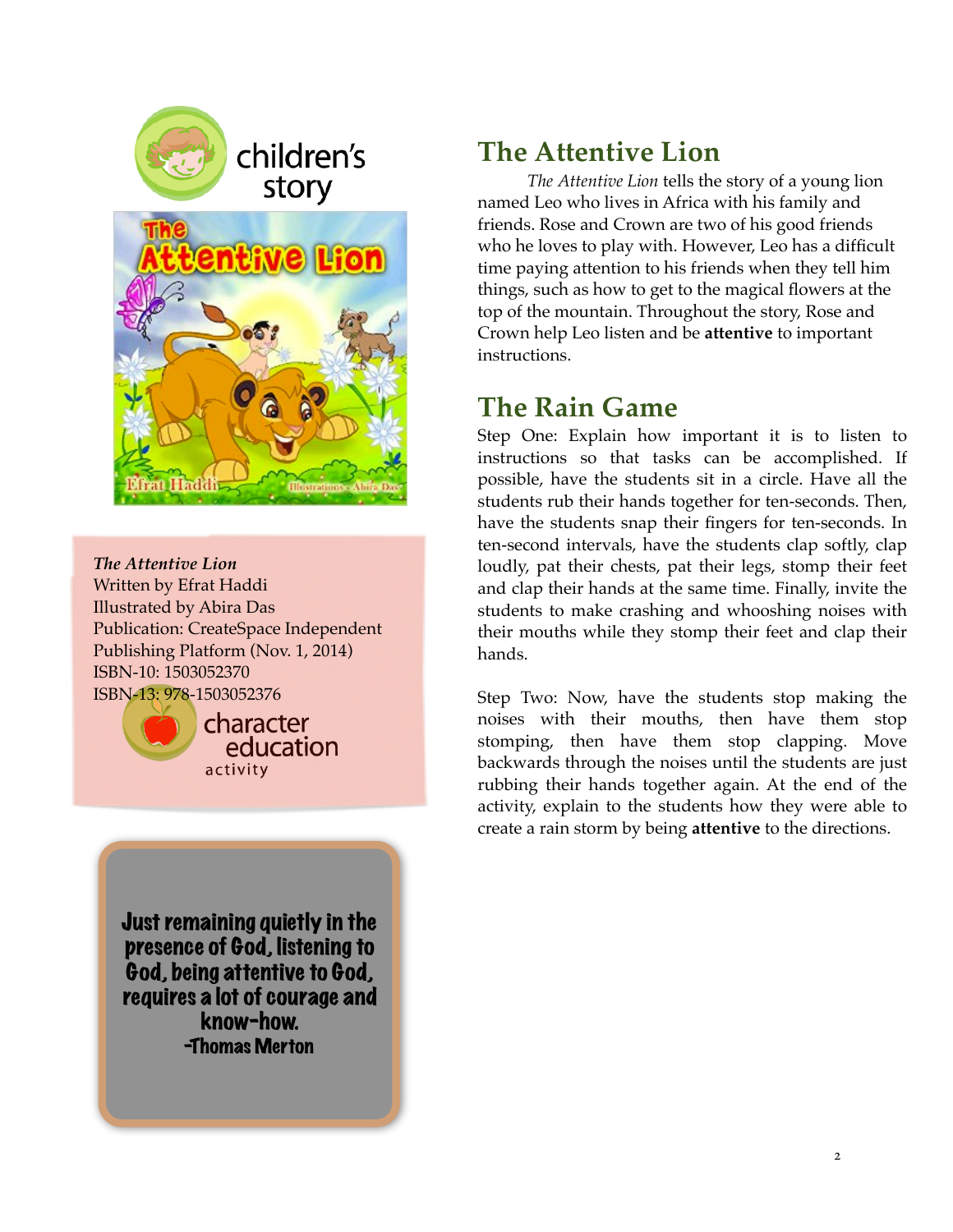Attentiveness is being heedful and carefully aware what is being said and showing care for the needs of others.



Look. Feel. Know. Act.

## **What could you do today?**

Learning to be still is something that requires patience and practice but that is beneficial for everyone. Try following these instructions, but be patient with yourself if you find that it is more difficult than you expected.

1. Sit as still as you can in a comfortable chair.

2. Center your attention on remaining still and monitor yourself to make sure you don't begin to move or fidget.

3. Try to remain still for three minutes, then take a break. Slowly increase the amount of time that you are sitting still until you are able to comfortably sit still for five minutes.

4. As you become more comfortable with this process, imagine that you are in the arms of God.

5. See this process as a way for you to be **attentive**  to God speaking and being present with you. We are often so busy that we do not realize that God is always with us.

#### **Look Feel Know Act**

When you are in the midst of a busy place, take a moment to notice all the things that you see, hear and observe with your senses. Oftentimes, we can feel just as chaotic and busy on the inside as things are when we're standing in a busy place. This business can make it difficult for us to enjoy the wonderful things that God has given us.

Make a conscious effort to see and hear what is going on around you. Try to concentrate on one thing at a time and focus on how God might be reaching out to you. During hectic times, take the opportunity to focus on one thing and feel God's nearness to you as you strive to be **attentive** to God and God's presence in all that you do. Try to make a daily effort to be **attentive** to God.